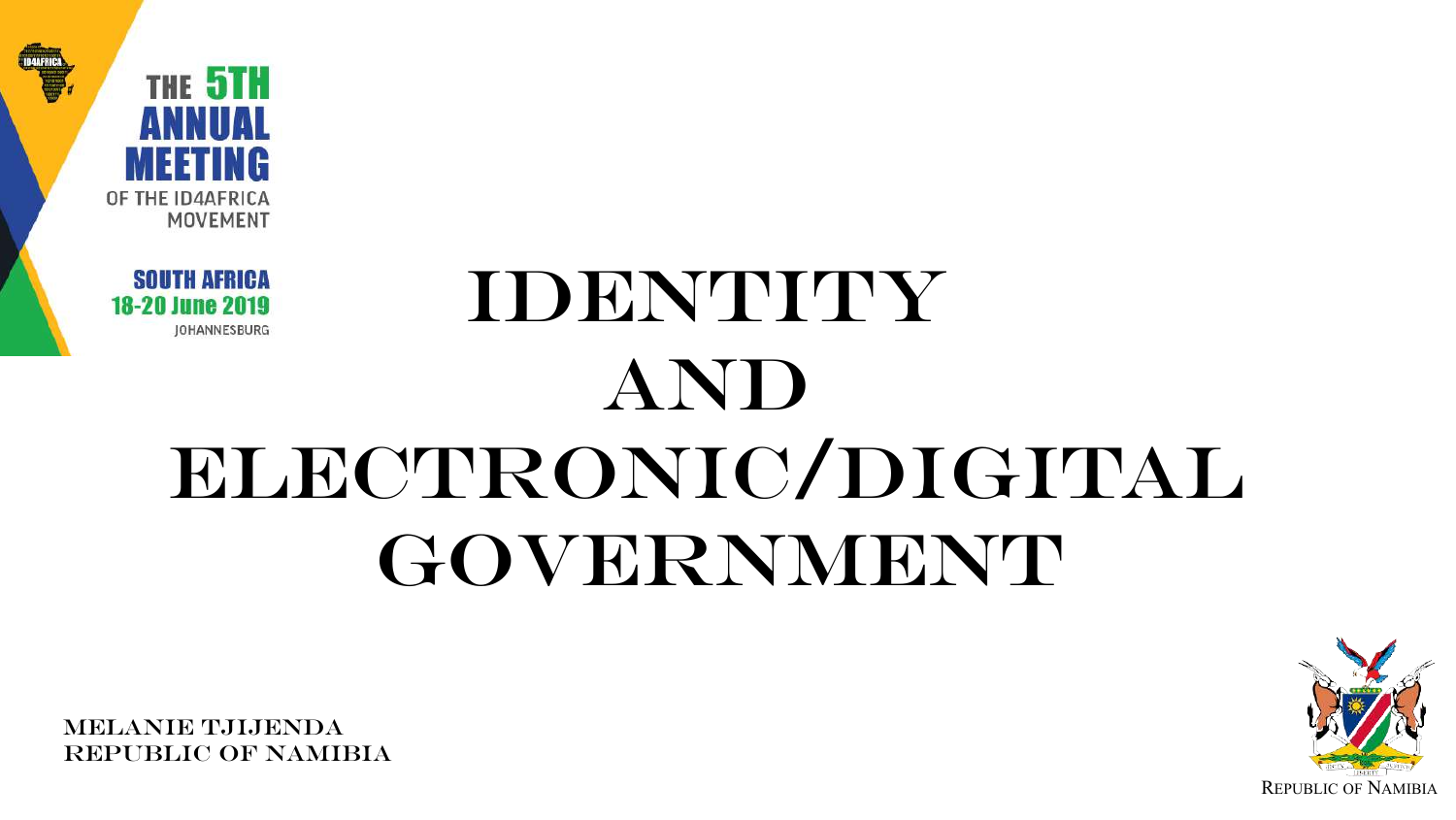**Digital** (Electronic) **Government** & Importance of Identity

Namibia eGov & **Identity Journey** 

**Conclusion** 

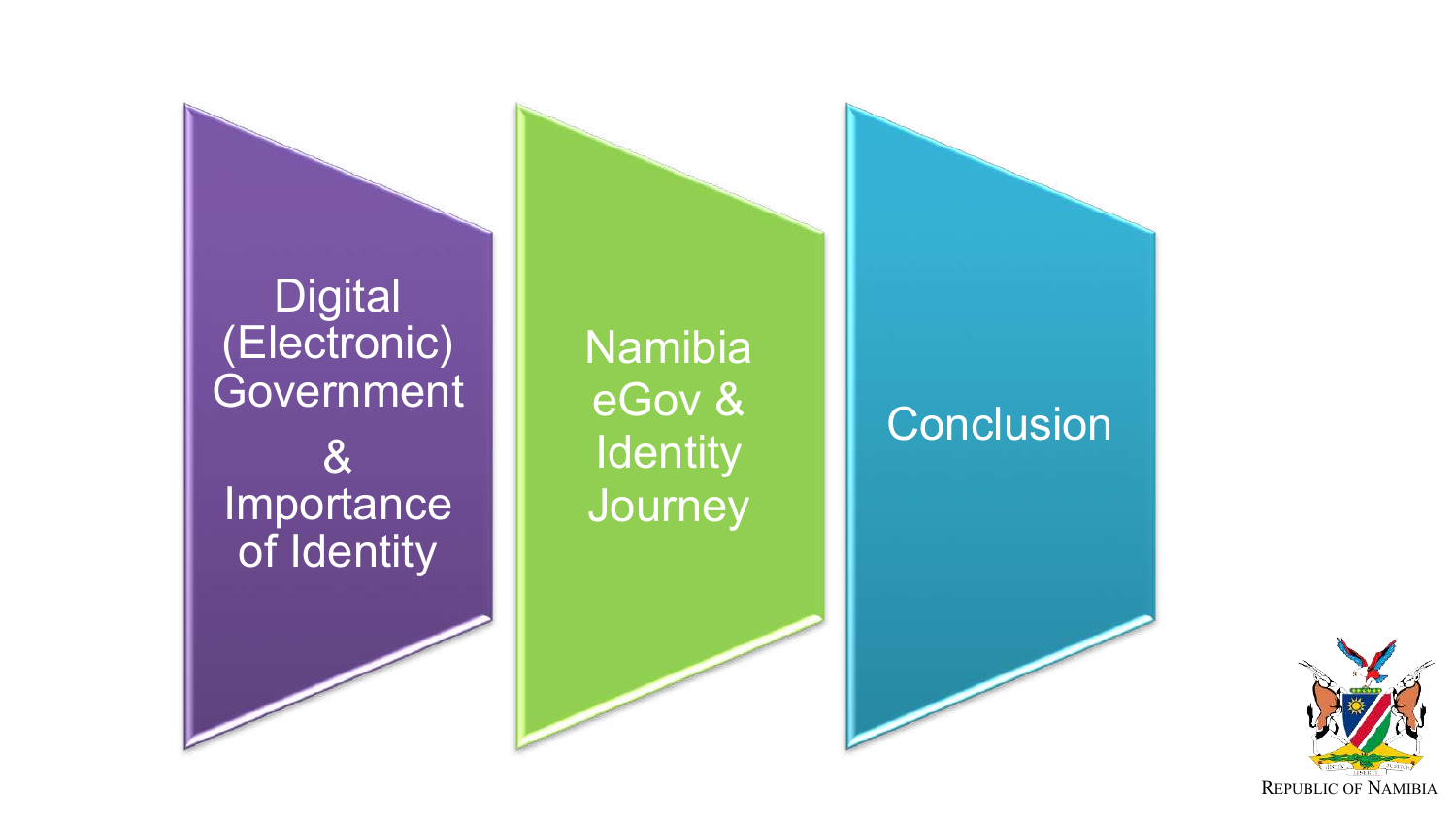## **Evolution due to Technology**



- ••Closed operations and internal focus
- ••Analogue procedures

- ••More transparency and user-centric approaches
- ••ICT enabled operations

**ID CARD** 



Paper

Card



- ••Open and user-driven approaches
- ••Process and operational transformation



**IDENTITY** 

**Biometrics** /Mobile device



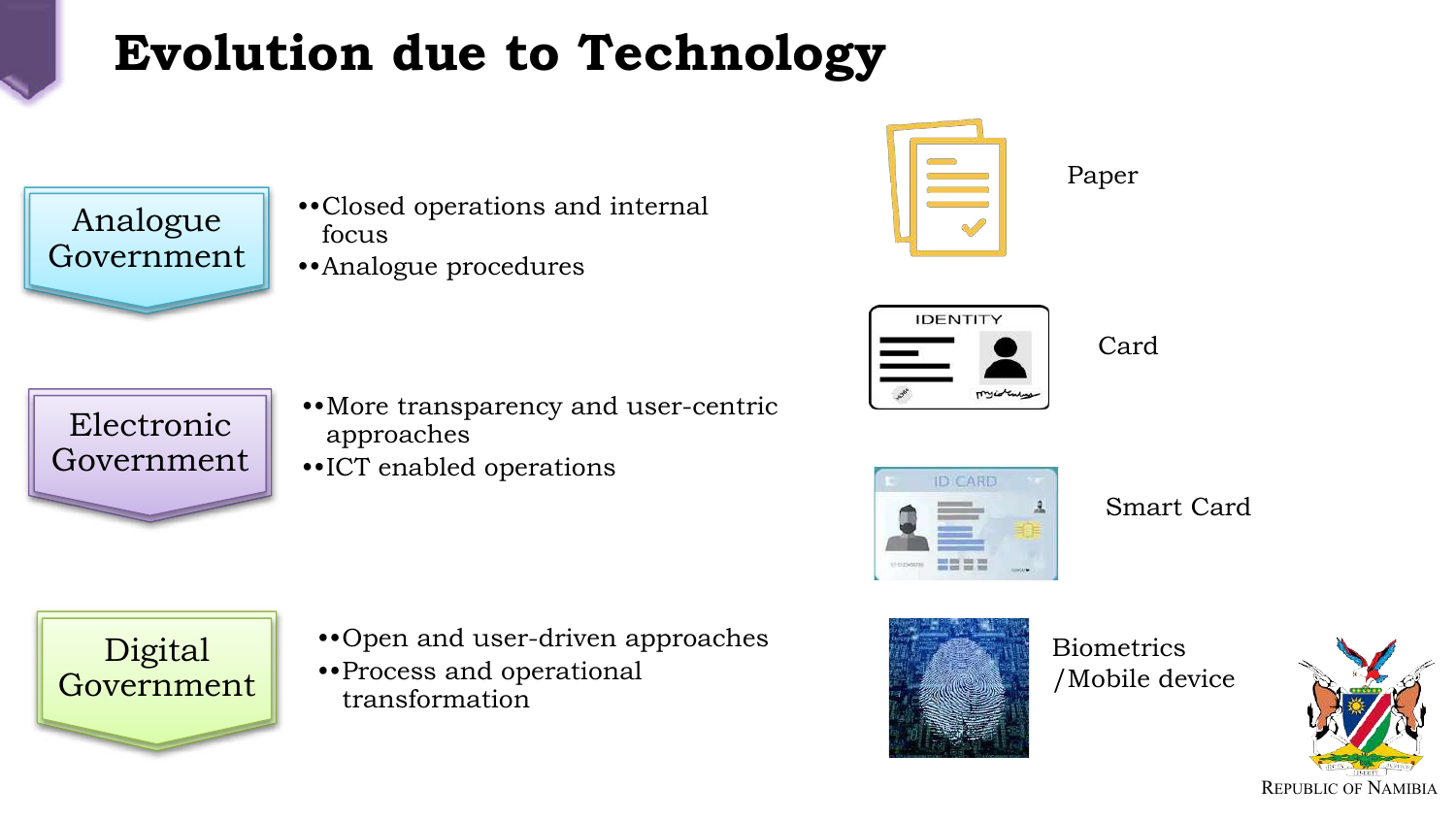### **Identity & Government services**

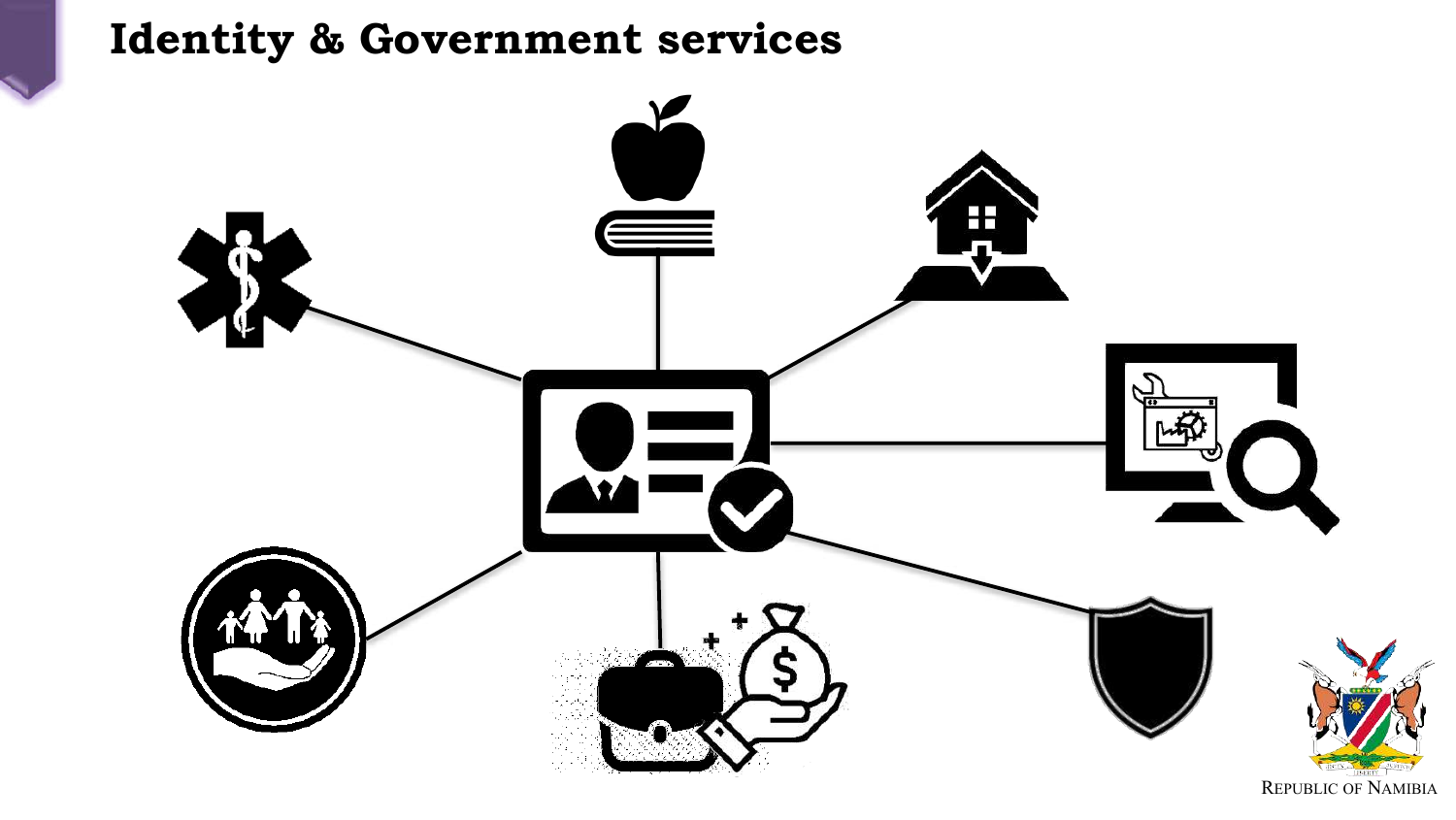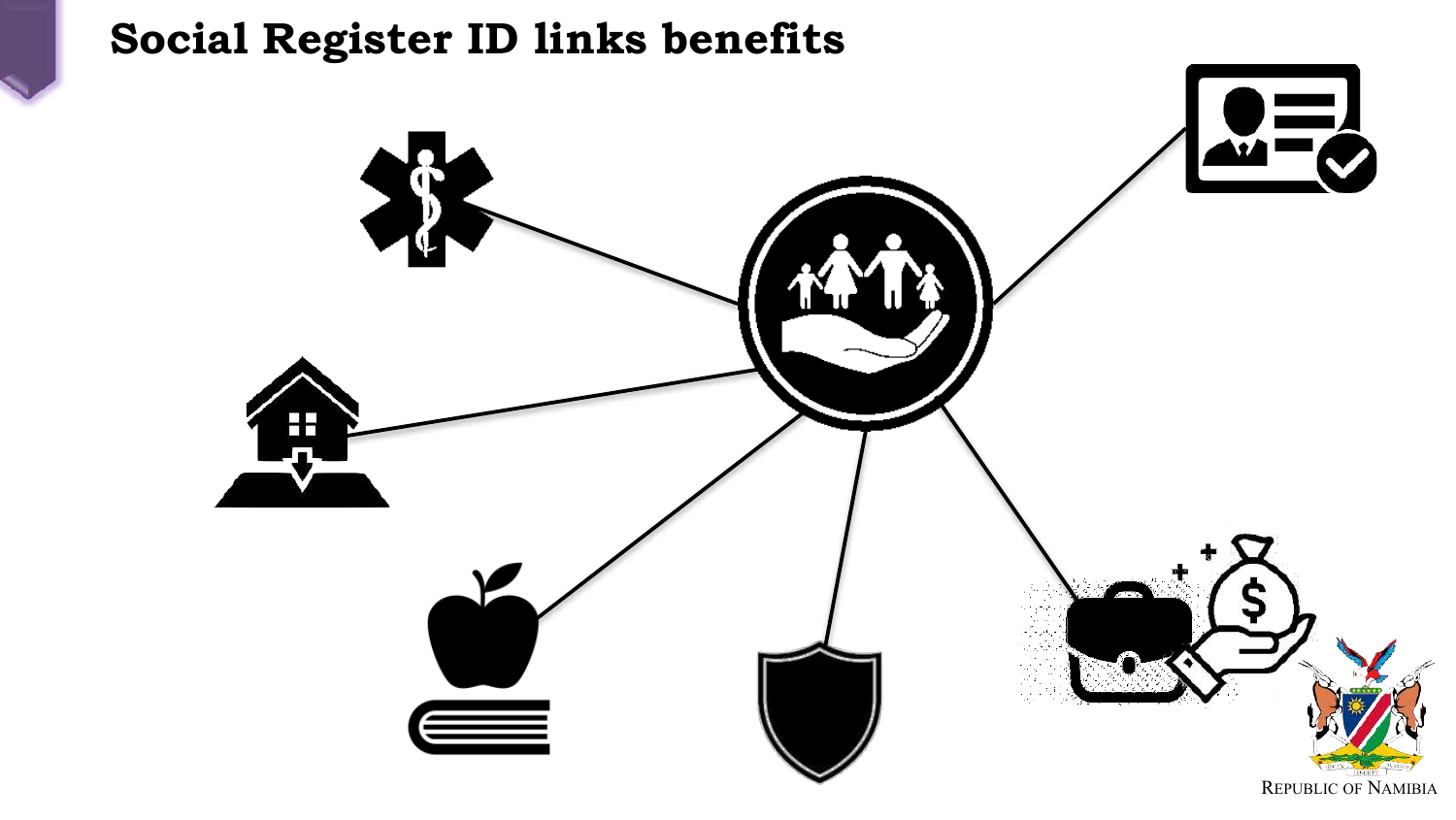#### **Overall benefits of going electronic**

- § Transparency of Government Services
- Improved service delivery
	- Better access to information for better planning
	- Tailored services can be provided based on the identified attributes of a population sector
- Processes are streamlined and efficiency improved
	- § Reducing cost of travel
	- Reducing turn around time
- "Once-Only Principle" can be implement
	- Data collection and storage can be standardized
	- Exchange and Verification of data
	- User attributes are held in safe and secure locations

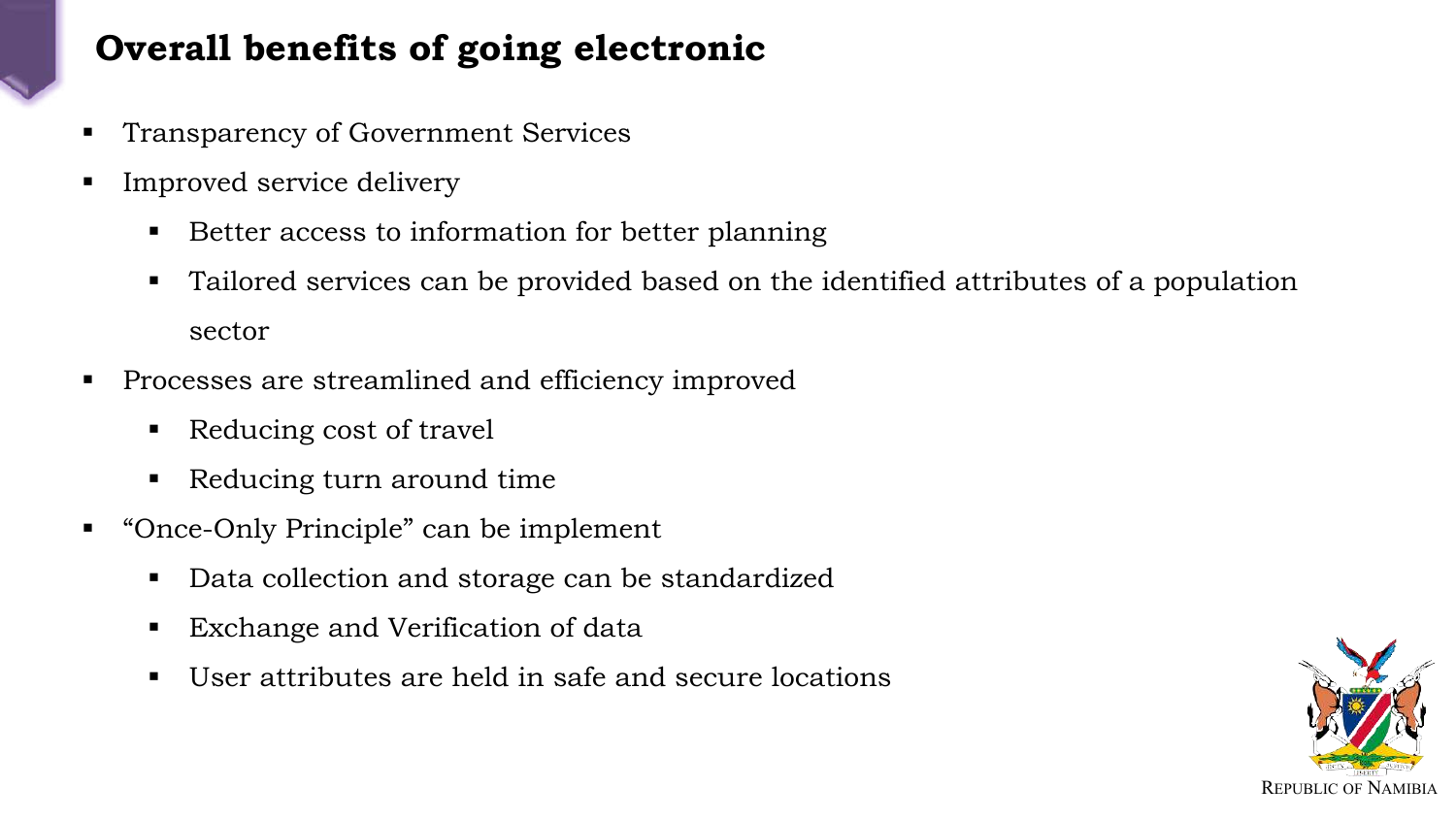## **Identity Trust Factors**



Image from: World Economic Forum, (2016). A Blueprint for Digital Identity.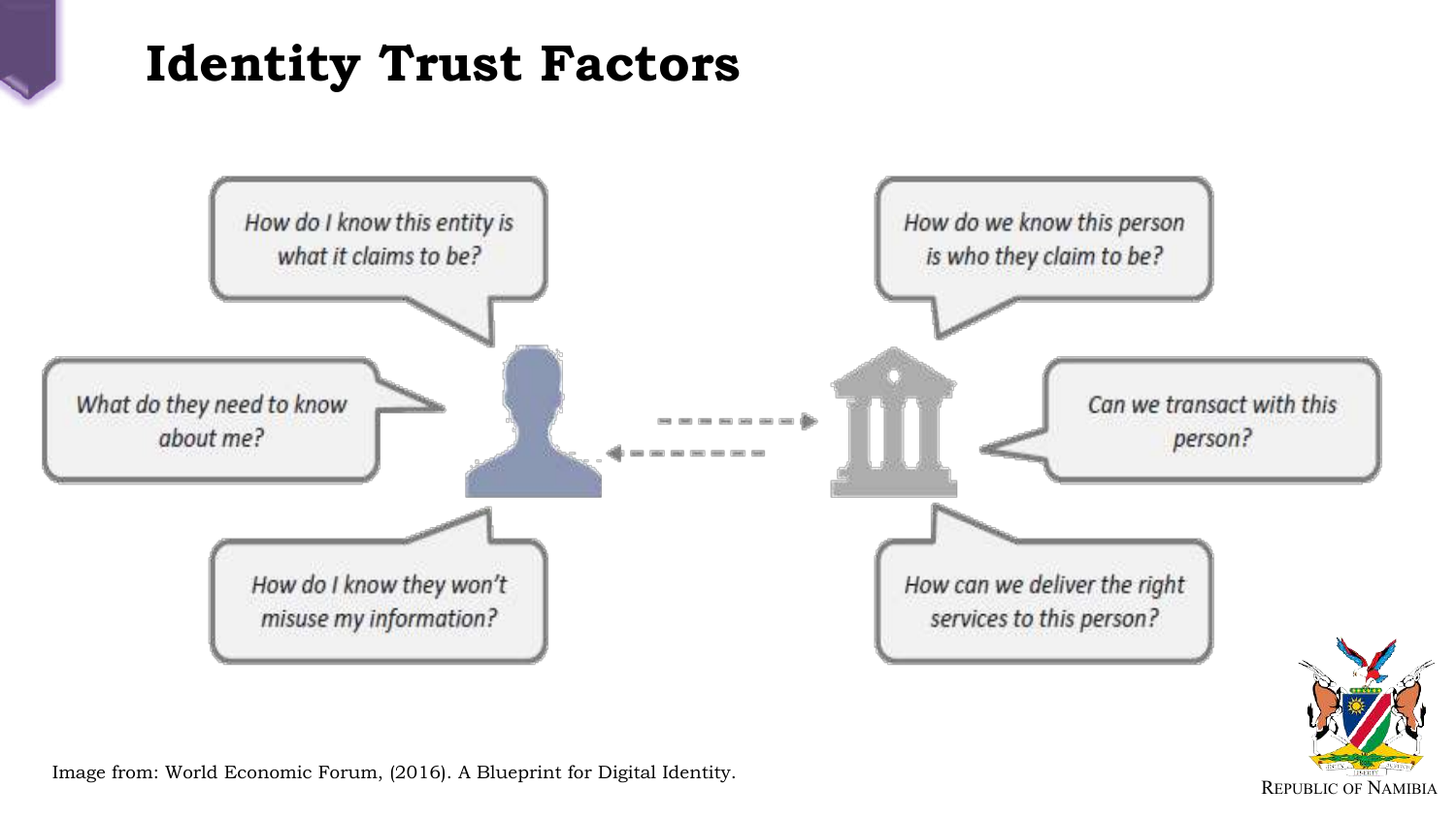### **Mechanisms to Protect Identity Privacy**

The African Union provides the following as recommendations to help protect identity Privacy:

- Develop a consistent approach to personal data protection Policy and Law
- Review laws, procedures and practices, including those related to communications surveillance or interception.
- Member states should establish an independent Data Protection Authorities (DPA) to ensure their national privacy and personal data protection laws are being observed.
- Establish regulatory authorities that will enforcement measures

In addition Governments:

- Have a single Identity Management System that will store the identification details
- Ensure the I.T. infrastructure and platforms have the necessary security systems and facilities in place
- Establish a clear Data Governance Framework
- Educate and create awareness on how data will be handled by the state (create trust)



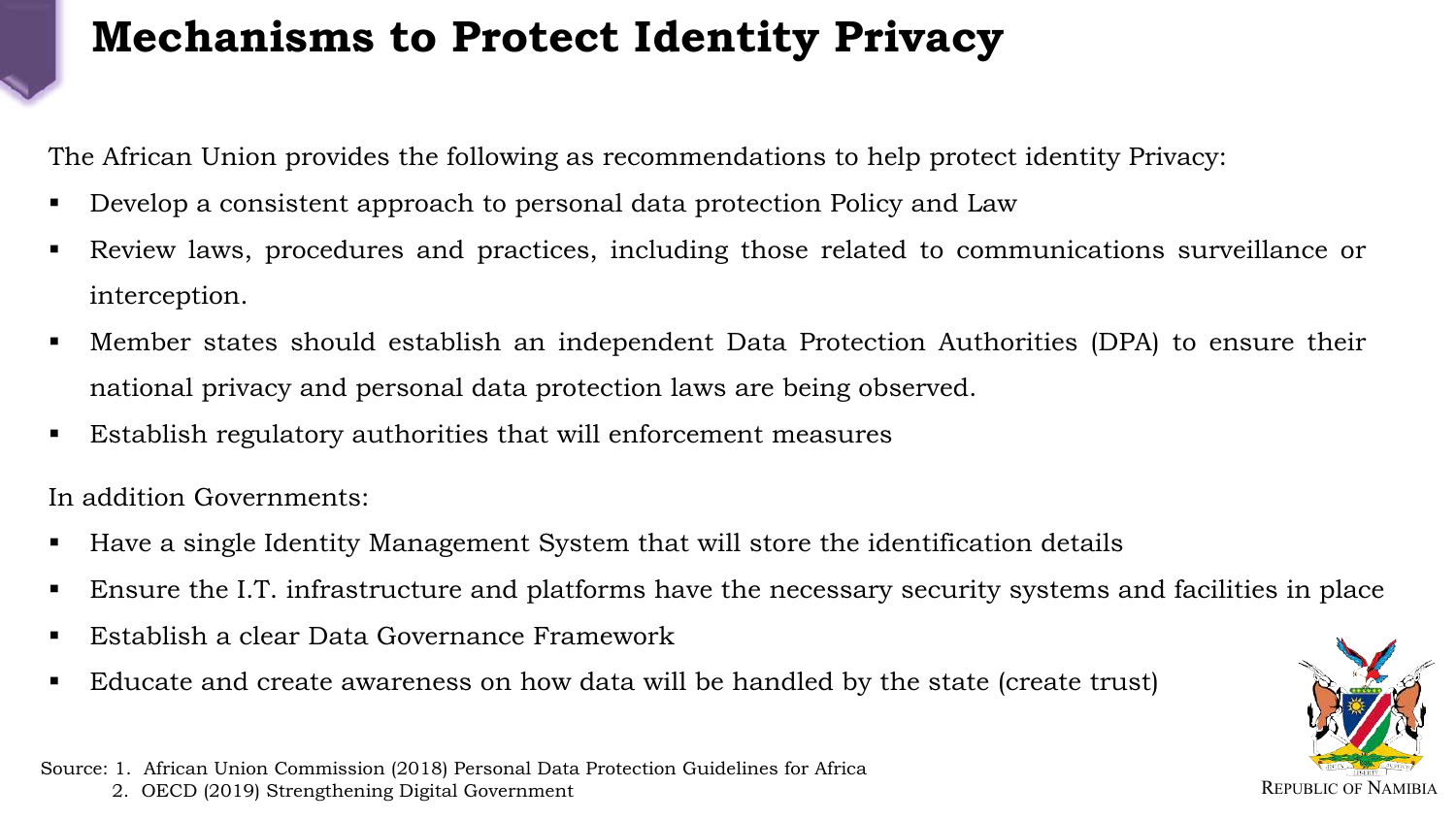## Success Factors for e/d-Governments

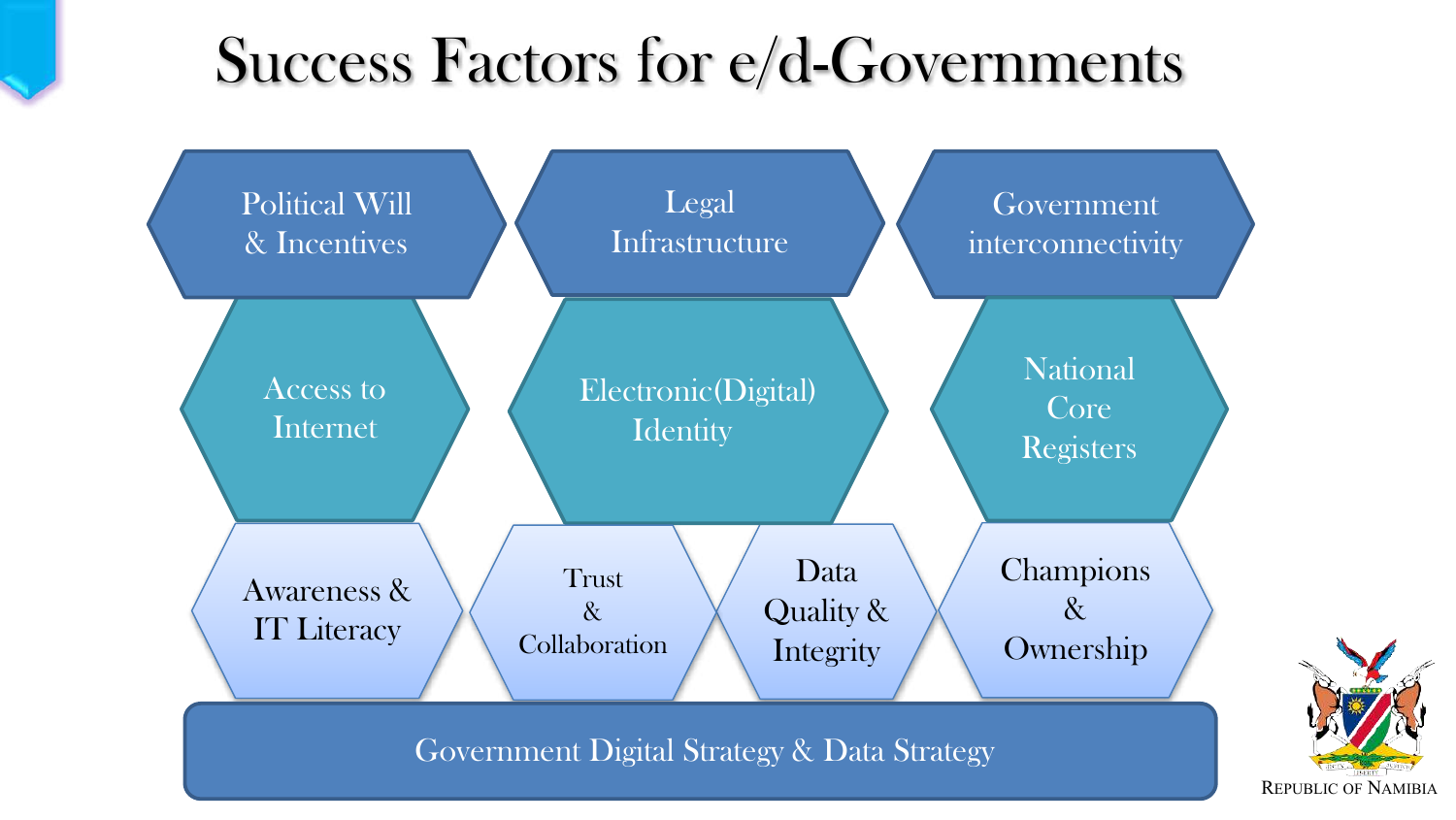## **About Namibia**

Independent since 21st March 1990 President: HE Dr. Hage Geingob South Western part of Africa aka Smile of Africa Total area: 825,615 km² 14 Regions; Capital: Windhoek Population: 2.6 million, 45.7% Urban Recognized tribes and languages: 11 Source: Namibia Statistic Agency



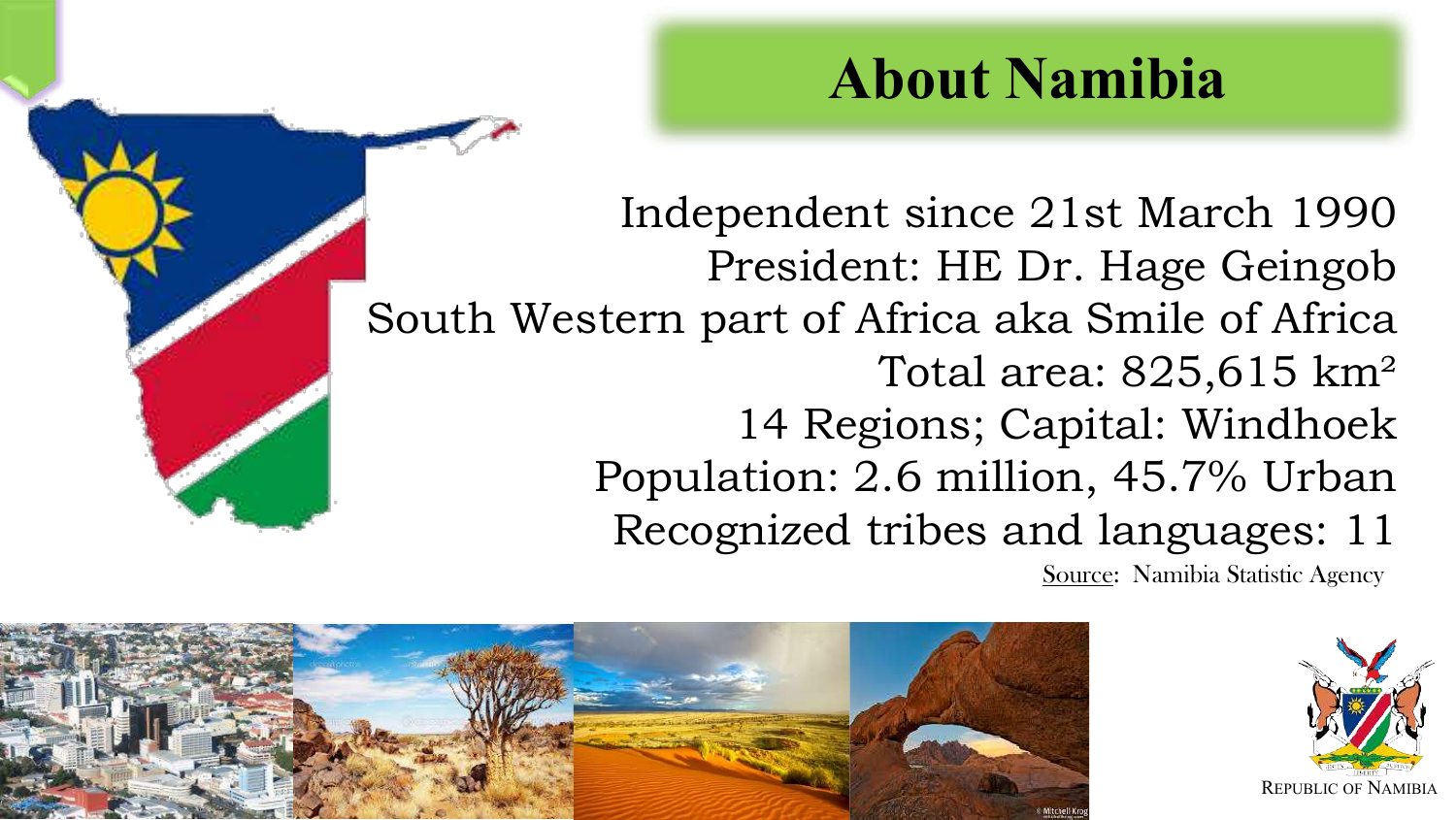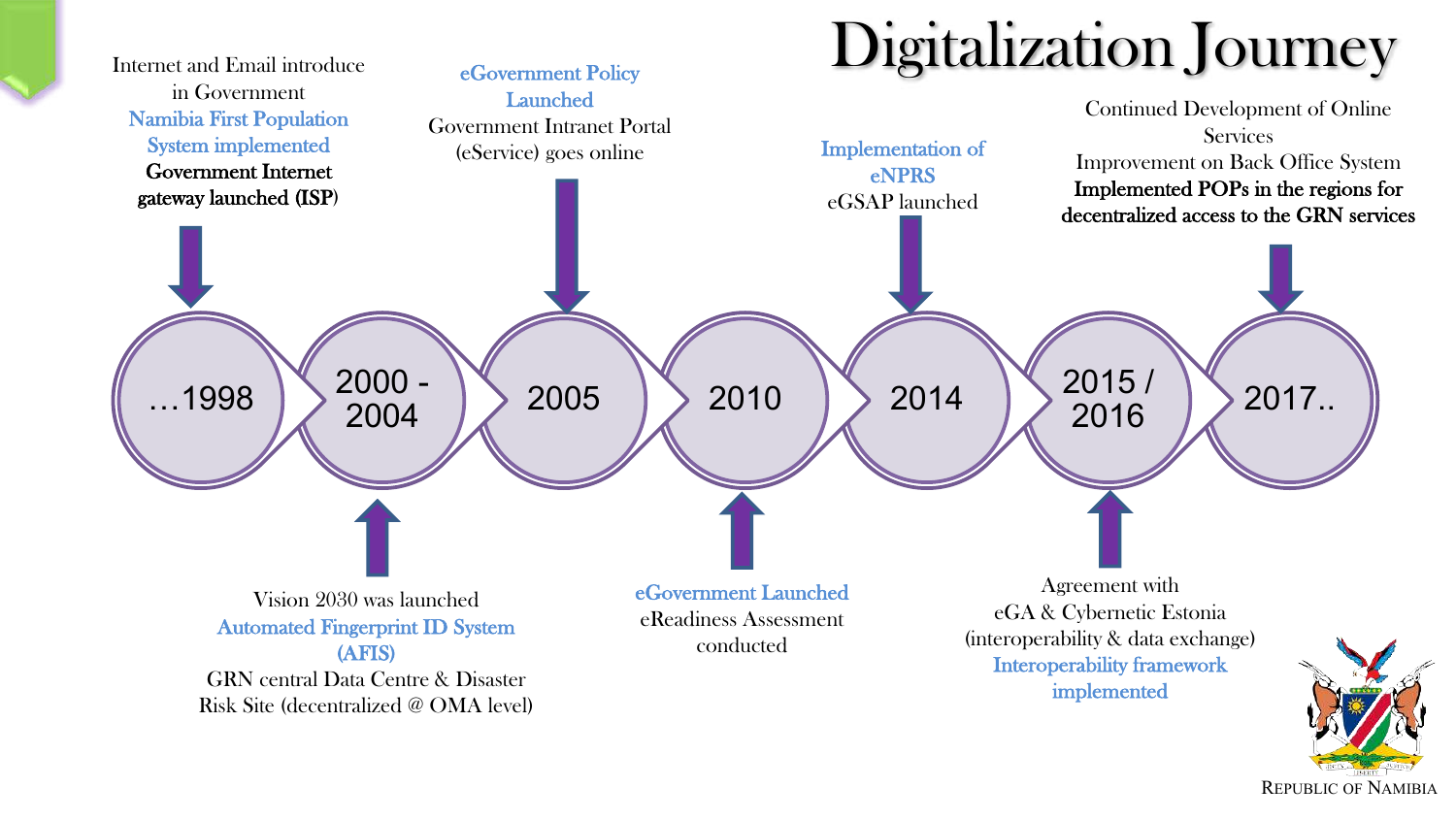### Government Of Namibia Interoperability (IOP) Framework

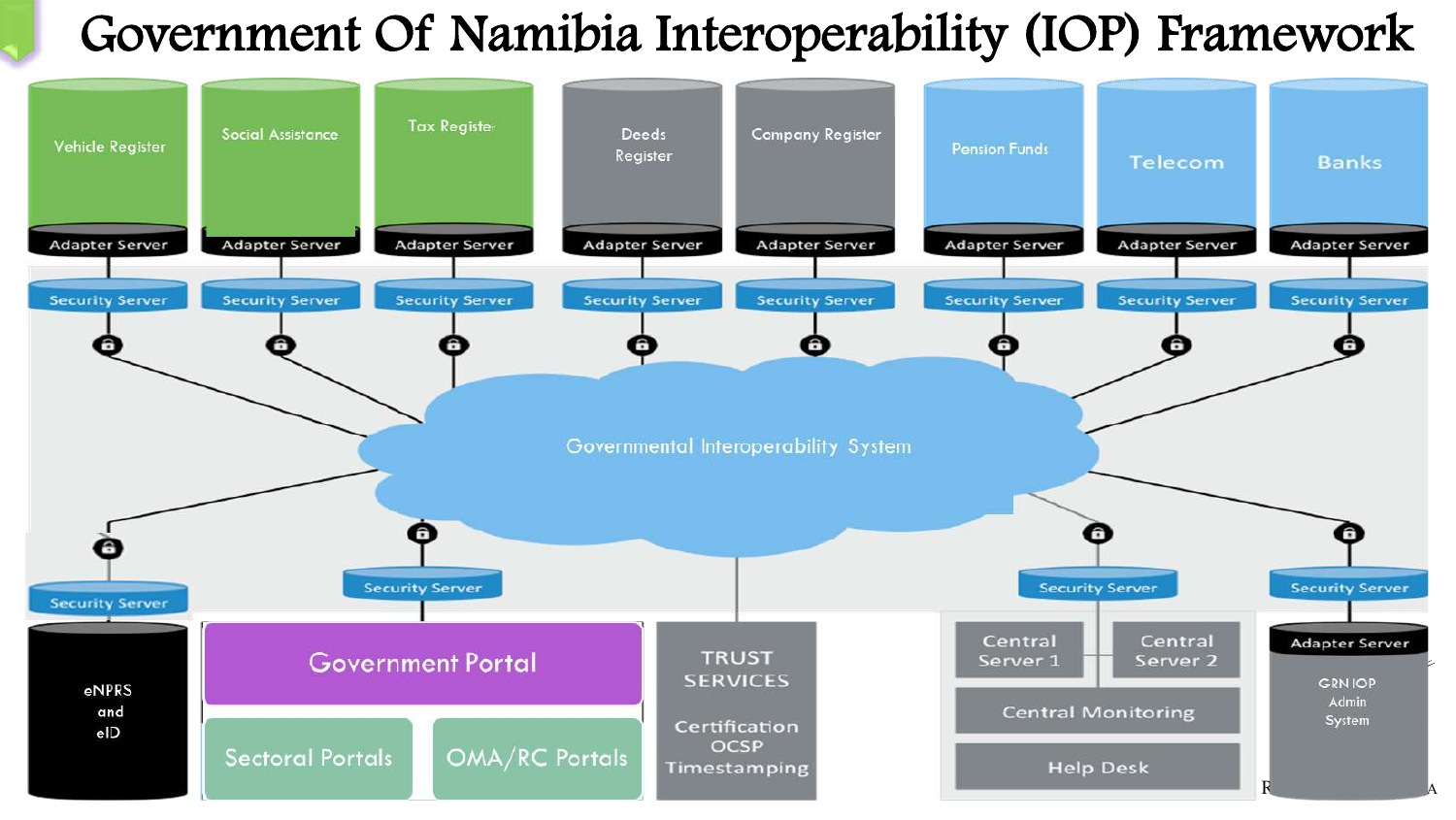#### **Unified and Cooperative Population Identification Architecture**

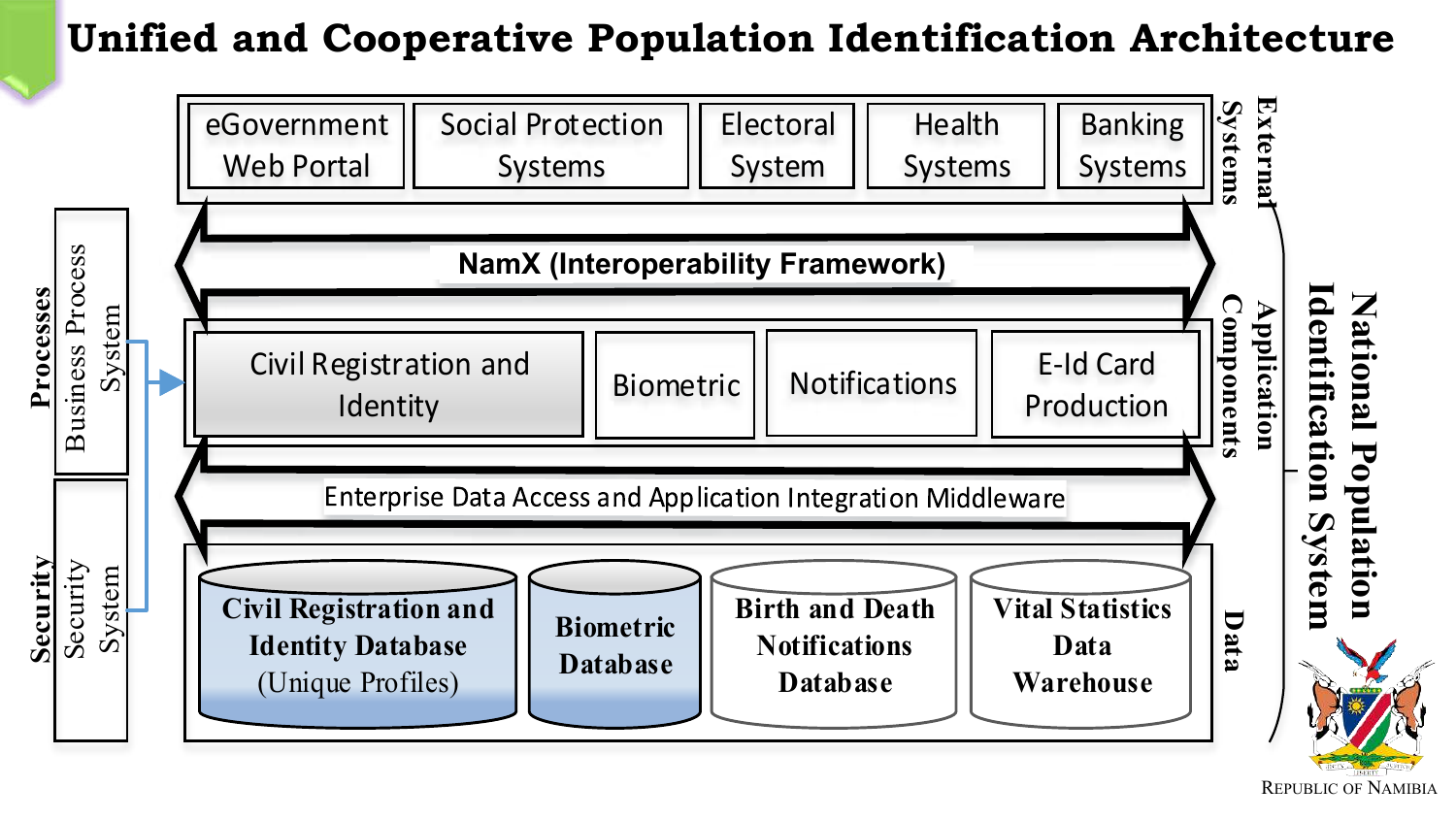#### **eBirth Notification System**

**Ministry of Health** 



Establish the identity of the mother at birth (at registration) minimizing fraud and trafficking Timely registration statistics Social Registry and Benefits Planning Planning for Health and Education provisions Planning to awareness creation – school drop outs (alternative solutions)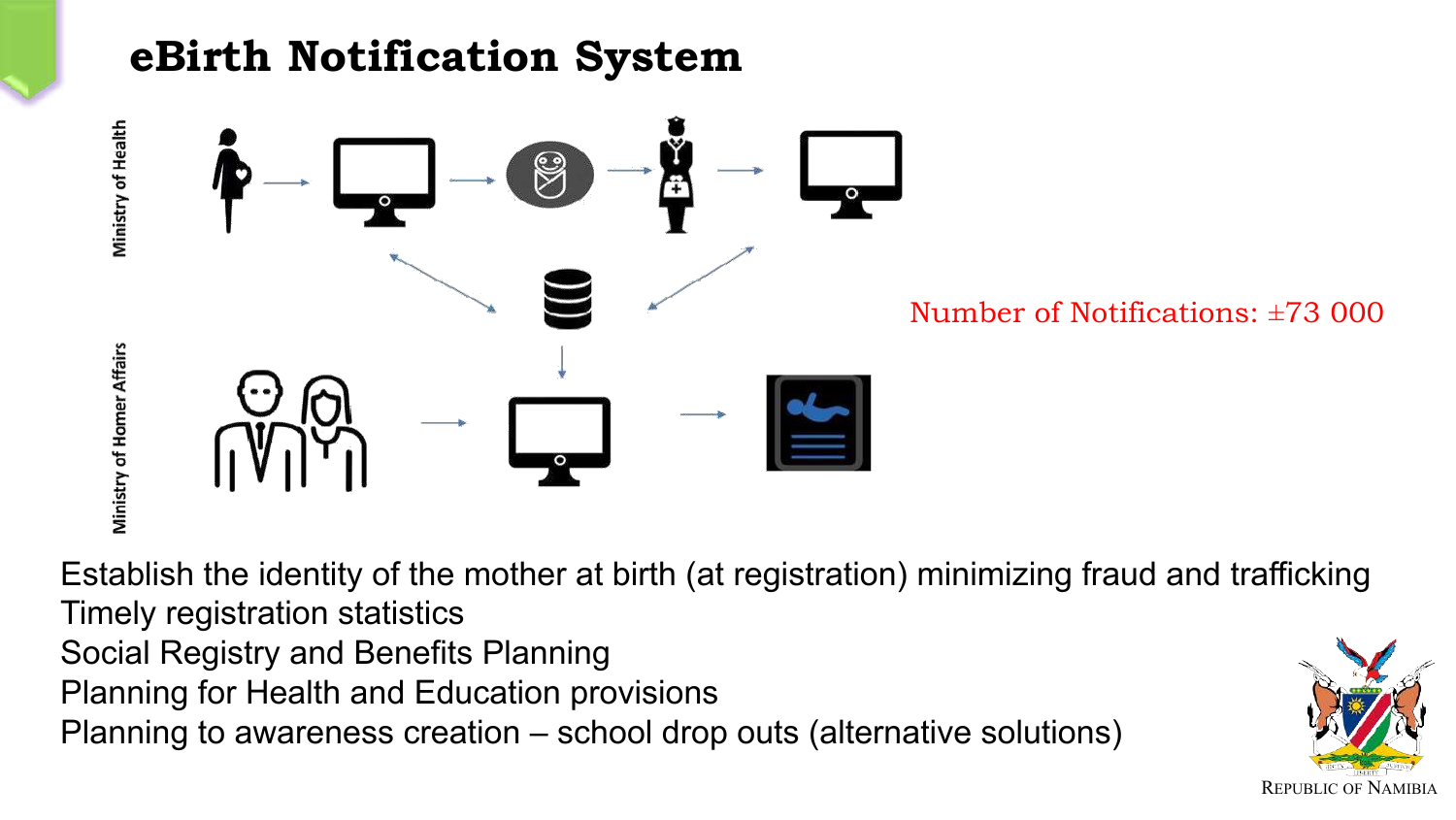#### **eDeath Notification System**



Establishing the identity of the deceased prior to registration; minimize fraud (insurance, etc.) Timely registration statistics Timely termination of Social benefits (to channel finances elsewhere) Planning for health provisions (based on ICD11 results) Educational campaigns, mobilization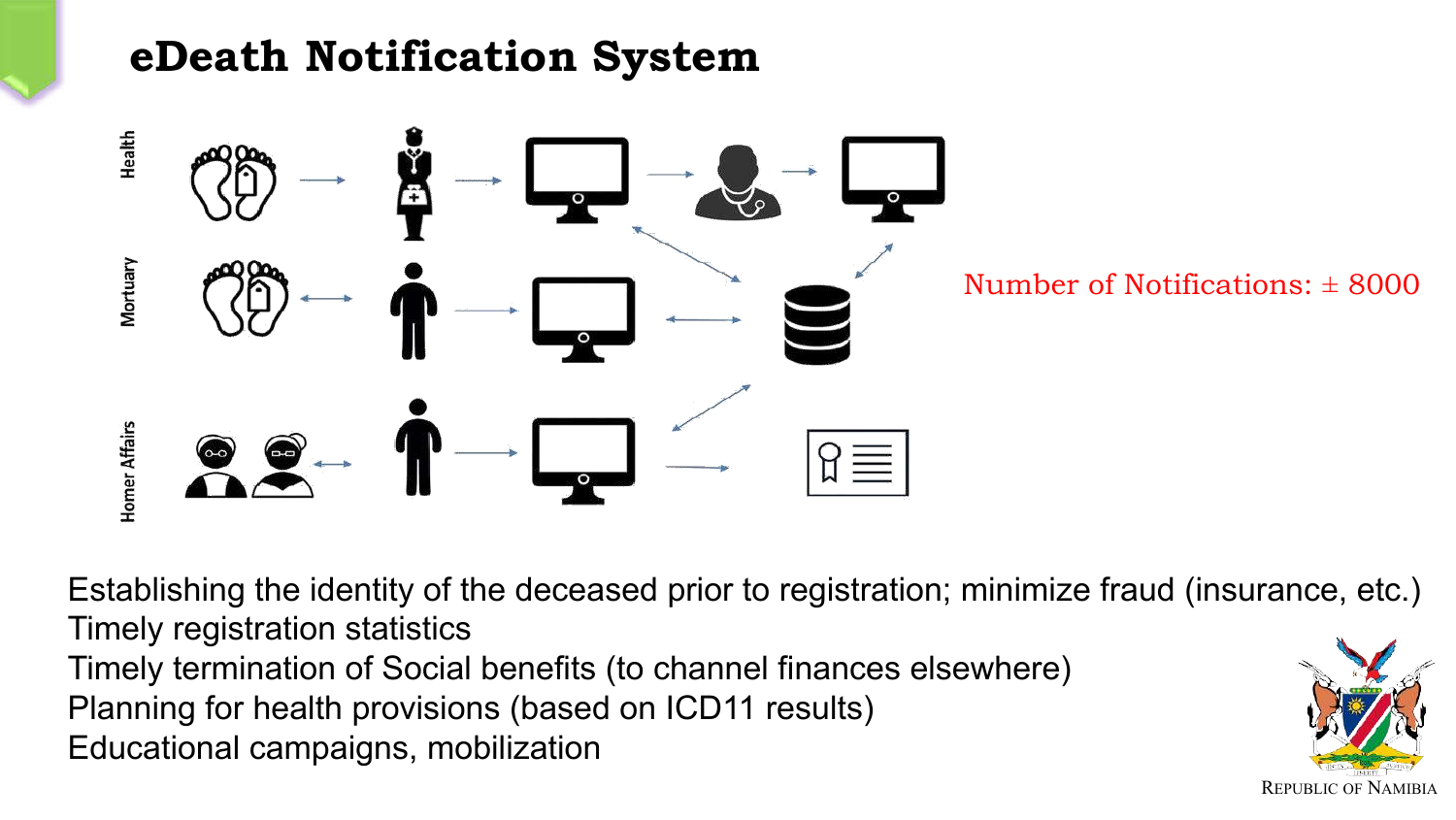### **eService Developed**

- $\Box$  eNational Population Registration System
- $\Box$  eNotification (eBirth & eDeath)
- $\Box$  Identity Document Tracking System (NPRS)
- $\Box$  Social Welfare System
- $\Box$  Veteran Affairs System
- $\Box$  Integrated Tax Administration System (ITAS)
- **Q** ASYCUDA World
- $\Box$  Business Registration System (final stages name reservation)
- $\Box$  Land Registration (Deeds Register)
- **Q** Urban Land Information Management System (ULIMS)
- **Q** Online Examinations System (Grade 10  $\&$  12)
- $\Box$  National Youth Credit Scheme (NYCS)
- **Q** Online application for the Namibia Students Financial Assistance Fund (NSFAF)
- **Q** Integrated Permit Application System
- $\Box$  Namibia Integrated Employment Information System (NIEIS)
- q Integrated Client Service Facility (ICSF)
- $\Box$  e-Justice (partial lower courts)
- $\Box$  Online Customer Feedback System

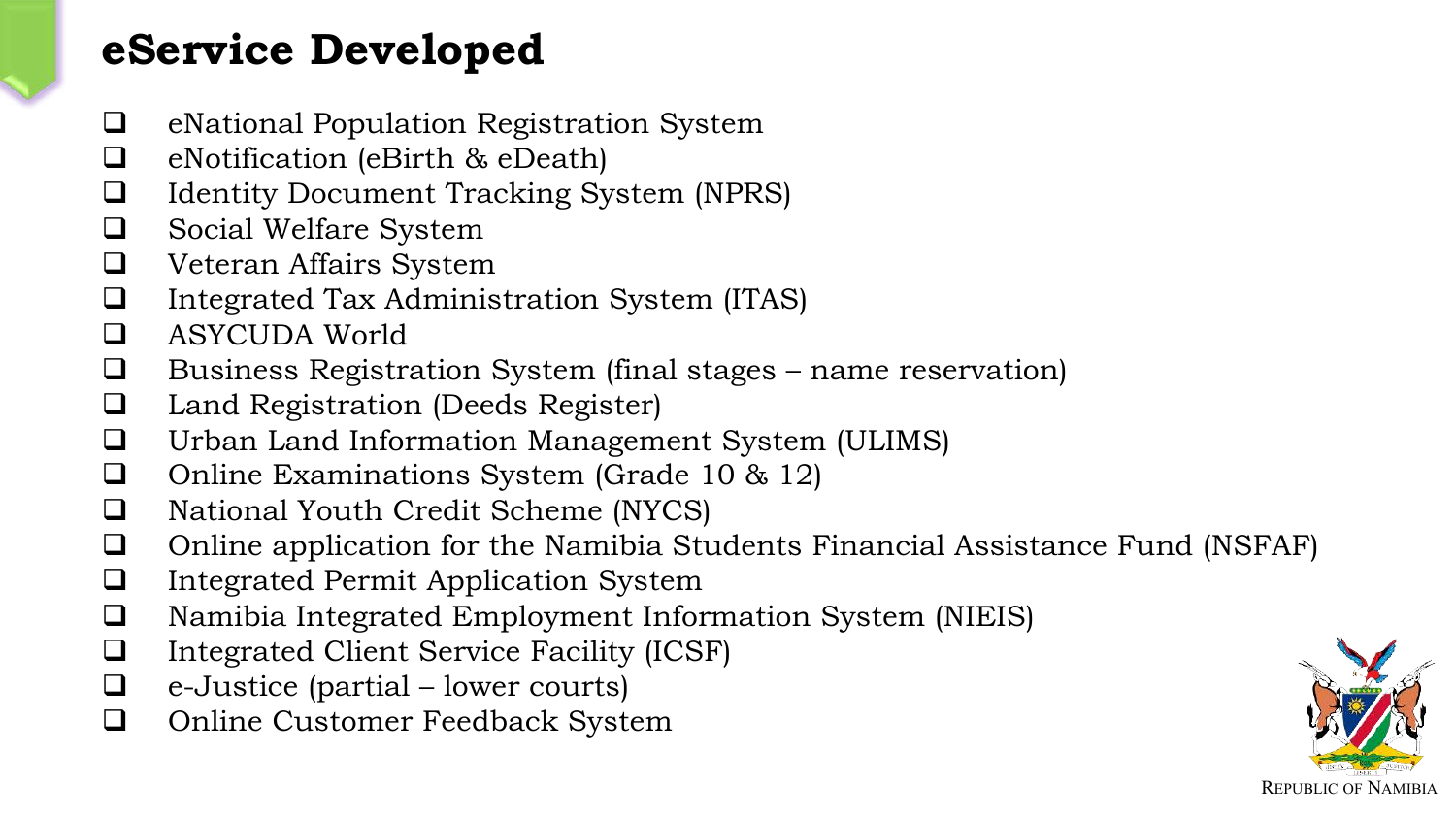

## **Lessons Learnt**

- Political Buy-in and Collaboration
- Legislation and Policies need to be in place (MoU)
- Standardization across the Public Service (esp. Data)
- Process Reengineering
- Prioritization of Foundation National Registries and other critical back office systems
- Implementation of various Governance Frameworks
- Staff Capacitation and Ownership
- Awareness, Education and Change Management
- Establishment of PMO (Monitoring and Evaluation)

The actual technology (IT systems and infrastructure) forms a small percentage of the overall success of Innovation and Technological advancement; the bulk of the success factors lies in the Legislations, Strategy and Policy (process) aspect as well as the Change [and People] Management (OCM)

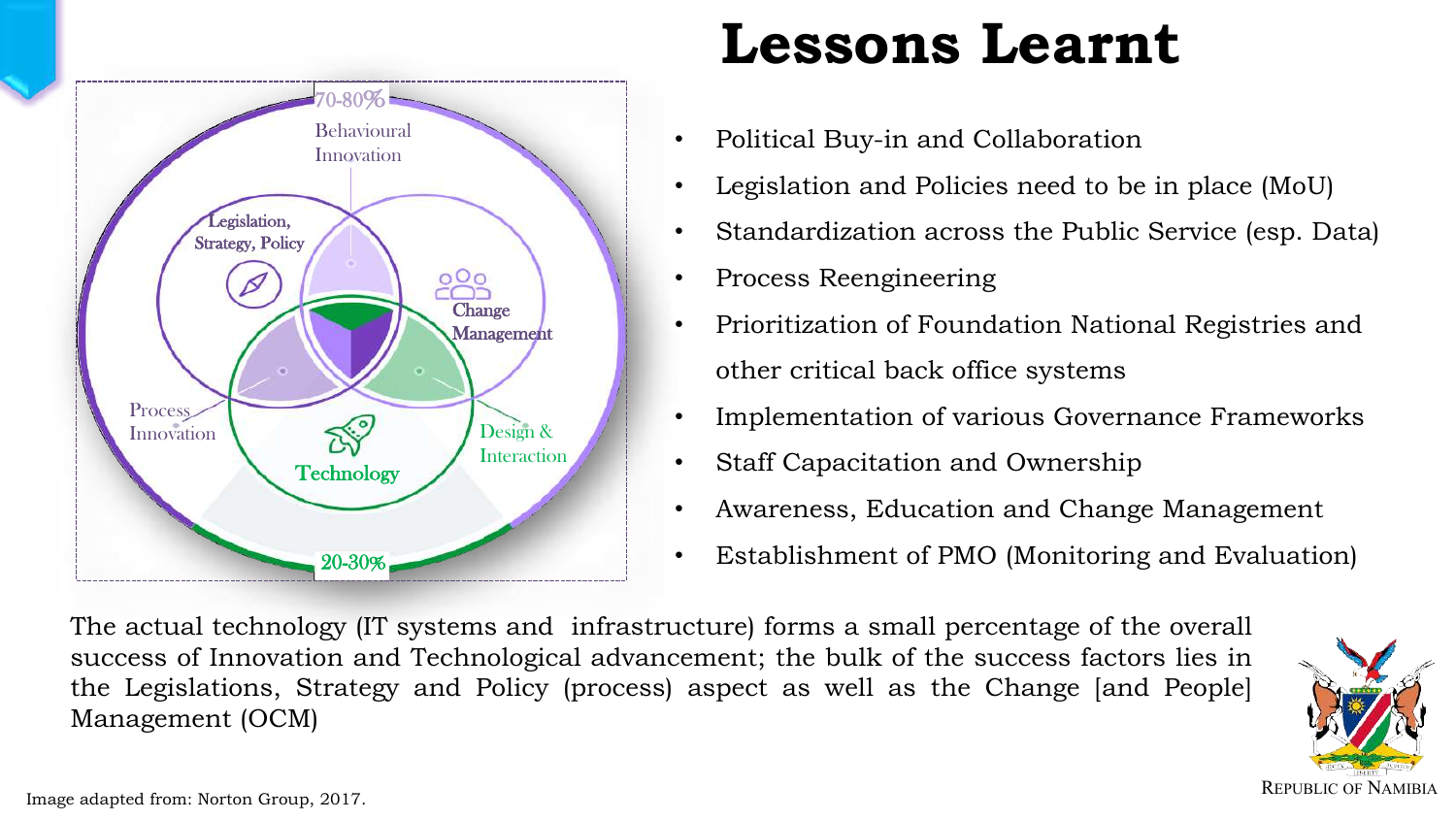## **Conclusion**

A single source of Identity is an important enabler to the provision of Electronic Services

eServices can not be established without the presence of Foundational Registry

Consider integration to the National ID System from the onset as part of the design of new services.

Integration and interoperability of systems will yield greater benefit

Standardization of data semantic and syntactic of key attributes (biographical and demographical attributes) to facilitate efficient and effective interoperation and data exchange

Legislations to cater for Data Sharing (Exchange) and Privacy Protection

The selection of eServices should be based on the following aspects:

- Key National Registries
- National Development Agenda
- Services in high demand (Citizen Centric)
- Services that will increase revenue and/or boast economy
- Services that will reduce workload

Education; Awareness and Change Management